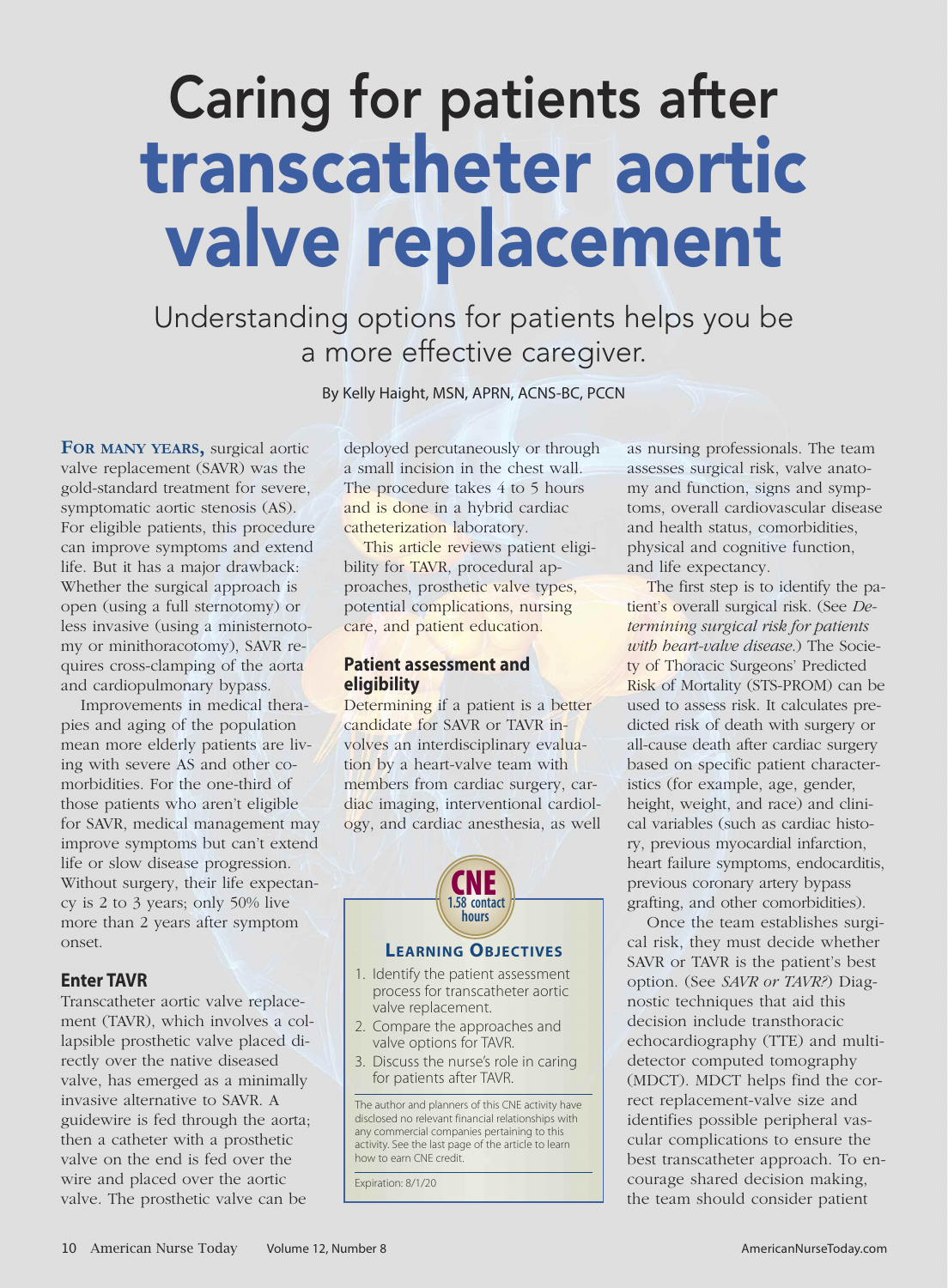and family preferences, goals, and expectations.

# **TAVR approaches**

Approved TAVR techniques include percutaneous approaches (transfemoral [TF] and transaxillary/subclavian [TAx]) and traditional open approaches (transapical [TA] and transaortic [TAo]), which require small surgical incisions. Minimally invasive percutaneous procedures (such as TF and TAx) are the most common. (See *Approaches to TAVR*.)

# **Percutaneous approaches**

About 90% of TAVRs use the TF approach. A sheath is inserted into the femoral artery, through which the guidewire and catheter are fed through the aorta into the heart. The arterial insertion site is typically closed using a vascular closure device, such as a vessel plug, clip, or internal suture. The TF approach may not be suitable for patients with peripheral vascular disease because of potential issues with vessel size.

In the TAx approach, access is gained through the subclavian artery, with a sheath catheter fed into the aortic arch to the aortic valve. Although this approach offers a shorter catheter-insertion route, the smaller vessel can cause difficulty with maneuvering the catheter and may lead to brachial-nerve injury.

# **Open approaches**

A minithoracotomy is used for access in the TA approach. Benefits include avoiding a diseased aorta or femoral artery, unlimited delivery system size, and easier valve delivery. Drawbacks include risk of myocardial injury, increased risk of wall-motion abnormalities, apical bleeding, and incision pain. Additionally, this technique requires a surgical incision through the chest wall and intubation, increasing patient discomfort and pain.

The TAo approach involves direct puncture of the aorta through a

# Determining surgical risk for patients with heart-valve disease

The American College of Cardiology and the American Heart Association make the following recommendations related to surgical risk for patients with heartvalve disease.

# **Frailty**

To help determine the patient's level of frailty, assess his or her ability to perform activities of daily living by evaluating:

- ambulation
- bathing
- dressing
- **eating**
- toileting
- transferring
- urinary continence.

If appropriate, care providers may use a scoring system to apply a categorical functional level to the patient's ability to perform activities of daily living. For example: none, mild, moderate, severe.

# **Major organ-system compromise**

Examples include:

- cardiac compromise (e.g., severe ventricular dysfunction)
- cancer
- central nervous system compromise (e.g., dementia, Alzheimer's disease, cerebrovascular accident)
- GI compromise (e.g., Crohn's disease, ulcerative colitis, malnutrition)
- hepatic compromise (e.g., cirrhosis)
- pulmonary compromise (e.g., pulmonary hypertension)
- renal compromise (e.g., stage 3 or higher renal disease).

#### **Open heart vs. percutaneous approach—surgical considerations** • chest malformation

- heavily calcified (porcelain) aorta
- radiation damage
- tracheostomy.

Sources: Nishimura RA, et al. Circulation. 201;129(23):2440-92; Otto, et al. J Am Coll Cardiol. 2017;69(10): 1313-46.

partial sternotomy or right thoracotomy. Benefits resemble those of the TA approach, with a small working distance to the valve and no limit to access size. In addition to incision and intubation, drawbacks include limited access if the vessel is diseased or the ascending aorta is heavily calcified.

# **Replacement-valve options**

The Food and Drug Administration (FDA) has approved two valves for TAVR: Edwards LifeSciences SAPI-EN® valves and the Medtronic CoreValve®. (See *FDA-approved valves for TAVR*.)

Made with bovine pericardium, the SAPIEN XT® and SAPIEN 3® valves are attached to an expandable chromium cobalt balloon stent. Both require a smaller sheath size than other valve deployment systems—as low as 14 Fr. The SAPIEN XT is approved for valve-in-valve procedures for patients with failed or deteriorating previously replaced tissue valves. The SAPIEN 3 has a sealing cuff to minimize paravalvular regurgitation (PVR), a TAVR complication.

The trileaflet porcine pericardial Medtronic CoreValve is affixed to a nickel titanium (nitinol)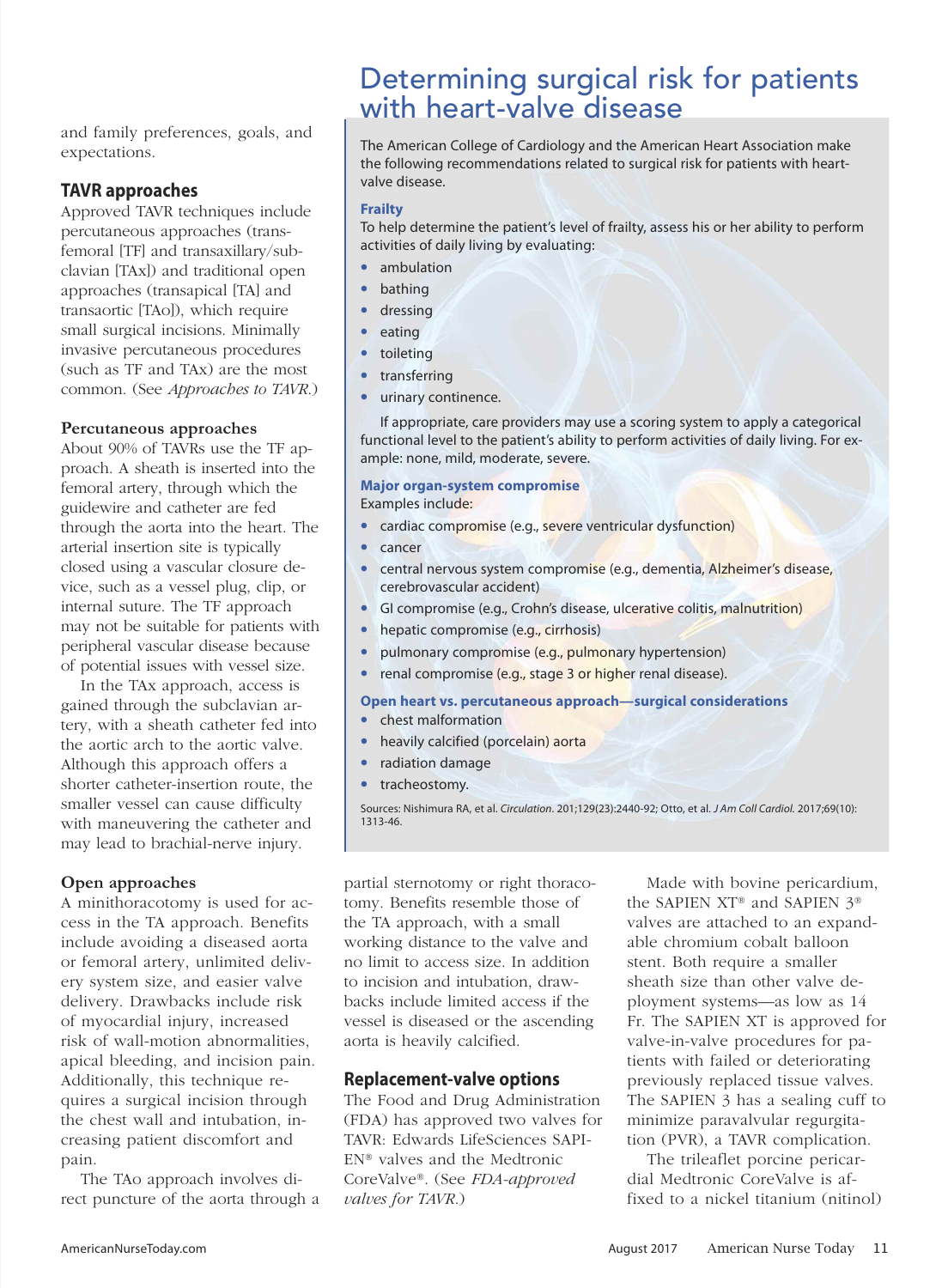# SAVR or TAVR?

Treatment approach for patients with severe symptomatic aortic stenosis is based partly on the patient's surgical risk. This table provides risk-level definitions and recommended approaches.

| <b>Risk</b>                                          | <b>Definition</b>                                                                                                                                                                                                 | <b>Approach</b>                                                                             |
|------------------------------------------------------|-------------------------------------------------------------------------------------------------------------------------------------------------------------------------------------------------------------------|---------------------------------------------------------------------------------------------|
| Inoperable or<br>extreme risk<br>(any one criterion) | • Predicted risk of mortality at 1 year<br>$is > 50\%$<br>$\ge$ Three frailty factors/severe frailty<br>$\bullet$<br>$\geq$ Three major organ systems<br>compromised<br>• Severe procedure-specific<br>impediment | <b>SAVR</b><br><b>TAVR</b><br>(should have<br>predicted post-TAVR<br>survival of 12 months) |
| <b>High risk</b><br>(any one criterion)              | $\bullet$ STS-PROM $> 8\%$<br>$\ge$ Two frailty factors/moderate or<br>$\bullet$<br>severe frailty<br>$\ge$ Two major organ systems<br>compromised<br>Possible procedure-specific<br>impediment                   | <b>SAVR</b><br><b>TAVR</b>                                                                  |
| Intermediate risk<br>(any one criterion)             | • STS-PROM 4%-8%<br>• One frailty factor/mild frailty<br>One major organ system<br>compromised<br>Possible procedure-specific<br>impediment                                                                       | <b>SAVR</b><br><b>TAVR</b>                                                                  |
| Low risk<br>(must meet all<br>criteria)              | $STS-PROM < 4\%$<br>$\bullet$<br>No frailty<br>No comorbidity<br>No procedure-specific<br>impediments                                                                                                             | <b>SAVR</b><br><b>TAVR</b>                                                                  |

STS-PROM = Society of Thoracic Surgeons' predicted risk of mortality, SAVR = surgical aortic valve replacement, TAVR = transcatheter aortic valve replacement

All approaches are made with a heart-valve team discussion; however, some approaches require other considerations. Red = not appropriate. Yellow = not preferred but possible, based on decision of team after evaluation of patient-specific factors. Green = preferred.

Sources: Nishimura RA, et al. Circulation. 201;129(23):2440-92; Otto, et al. J Am Coll Cardiol. 2017;69(10): 1313-46.

stent. Nitinol provides super elasticity for shape memory, even under stress. This valve can be recaptured and repositioned during placement for the best fit. The CoreValve Evolut R® was approved by the FDA in 2015 for valve-in-valve treatment of failed bioprosthetic valves.

Most patients can be treated successfully using either type of valve, with similar outcomes. However, one valve may be preferable in specific circumstances. For example, a repositionable self-expanding valve may be preferred if

a patient has severe valvular calcification, which increases the risk of annulus rupture. Also, a patient who requires a particular approach will need the valve that has been approved for it. For example, a balloon-expandable valve would be used for a TA approach.

Because TAVR was approved only in 2011, no substantive longitudinal valve durability data have been established. Current and future studies should focus on longterm durability, especially in light of FDA approval for use of TAVR valves in intermediate-risk patients

who have longer life expectancies than traditionally treated high-risk patients.

# **Postprocedure complications**

Vascular complications associated with femoral access include hematomas, retroperitoneal bleeding, and arterial occlusion.

*Hematomas*, the most common vascular access complication, develop when blood leaks from the puncture point into the soft tissue. The affected area may be firm, swollen, and discolored, and the patient may complain of tenderness and pain. Because the internal arterial puncture site is proximal to the external incision, apply pressure 1 to 2 cm above the puncture site until hemostasis is achieved. Report the findings to the provider, mark the boundaries of the area, and evaluate the site for changes such as thigh enlargement, discoloration outside the marked boundaries, and changes in vital signs and pain level or location.

*Retroperitoneal bleeding* is more likely to occur when the femoral artery is punctured above the inguinal ligament (commonly known as a "high stick"). Clinical findings include back, flank, or abdominal pain; decreases in blood pressure, hemoglobin, and hematocrit; and increased heart rate. You may not see obvious signs of bleeding. Report suspected retroperitoneal bleeding to the provider, who will order computed tomography to diagnose the problem. Patients with this complication must remain on bed rest. Administer I.V. fluids and blood transfusions, as ordered. Surgical repair may be necessary.

Suspect an *arterial occlusion* if the patient has pain, paresthesia, pallor, absent pulses in the affected extremity, and inability to move the limb. Treatment depends on occlusion size and location, as well as symptom severity. The thrombus may lyse spontaneously. If it doesn't, surgery or throm-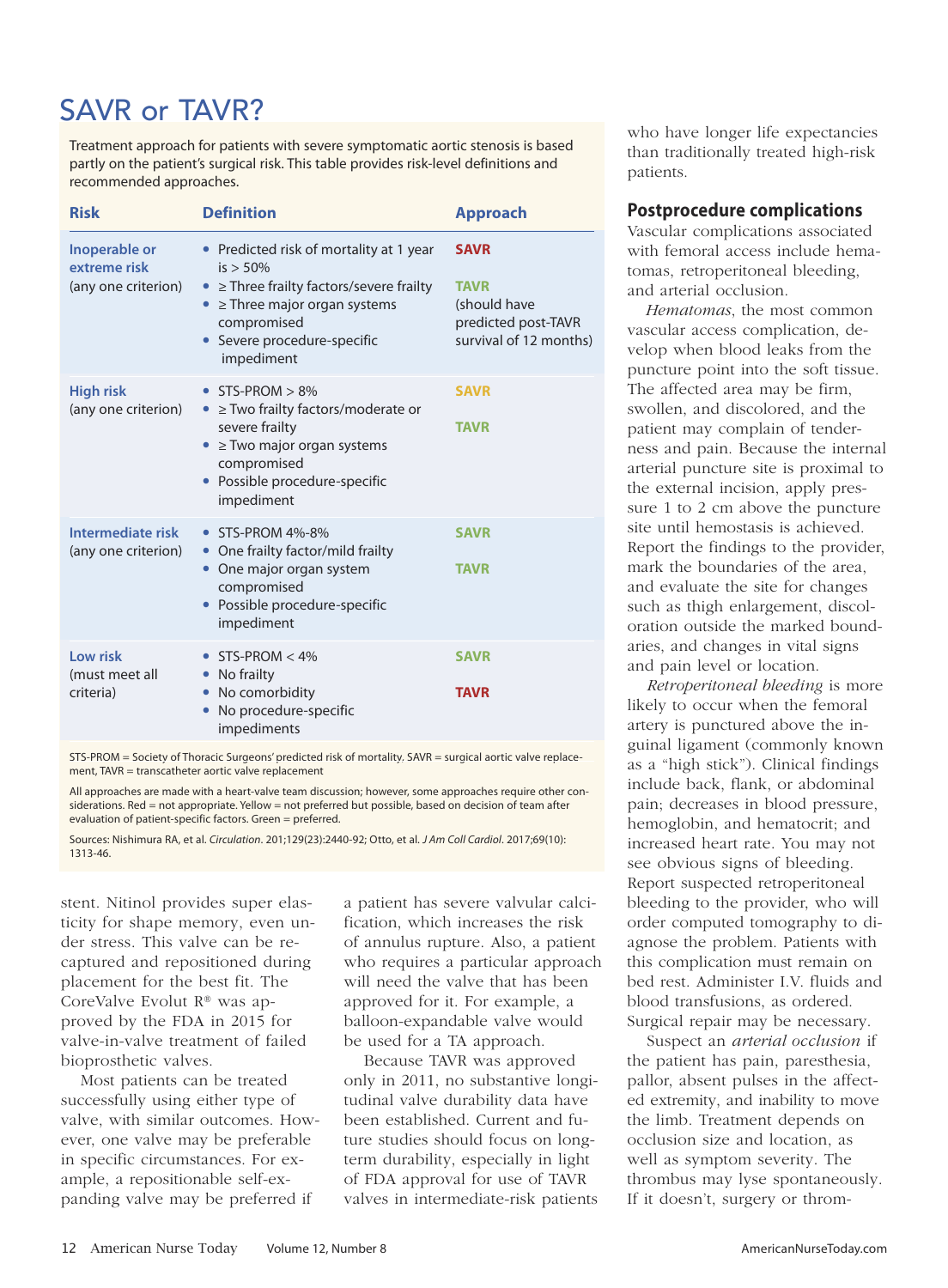# Approaches to TAVR

Minimally invasive transcatheter aortic valve replacement (TAVR) may involve either a percutaneous (transfemoral or transaxillary/ subclavian) approach or an open (transapical or transaortic) approach. The options are illustrated below.



bolytic agents may be warranted, if not contraindicated.

Another complication is PVR, which can be mild, moderate, or severe. It can be caused by a mismatch of the prosthetic valve and the native valve annulus, incomplete valve stent frame positioning due to calcification on the native annulus, or prosthetic valve placement with incomplete annulus sealing of the valve skirt or cuff. Modifications to third-generation valves, including the sealing cuff and the ability to reposition the valve, may decrease risks of PVR.

Other significant complications include stroke or transient ischemic attack, myocardial infarction, cardiac conduction abnormalities, and acute renal injury. (See *Nursing care for patients with TAVR complications*.)

# **Nursing care**

Up to one-third of patients experience complications after TAVR, so nursing care focuses mainly on patient monitoring and assessment and on educating patients about activity, diet, medications, and pain management.

# **Postprocedure monitoring**

Postprocedure care begins with the handoff report. Obtain pertinent information, including vital signs, medications administered during the procedure, current level of alertness, access difficulties (including placement of the access point and need for reaccess at-

> Up to one-third of patients experience complications after TAVR.

tempts), and overall procedure events, such as complications, arrhythmias or other cardiac events, or difficulties with placement. As ordered, place the patient on continuous telemetry monitoring and observe for heart rate and rhythm changes. Auscultate heart sounds to detect changes from baseline,

and monitor vital signs frequently per protocol or orders.

If percutaneous access was performed, monitor the site distal to the puncture for adequate circulation. When checking vital signs, perform neurovascular assessment of the affected extremity, including color, temperature, pulse, numbness, tingling, and swelling. Assess the insertion site for signs of bleeding, hematoma, and infection. Keep dressings clean, dry, and intact and look for bleeding. Promptly report the need for dressing changes due to bleeding. Dressings may typically be removed 24 to 48 hours after the procedure.

Patients at risk for cardiac conduction abnormalities, such as heart block, typically receive a temporary transvenous external pacemaker. Confirm that pacemaker settings match those ordered. Monitor routine laboratory results, such as renal function tests, blood cell counts, electrolytes, and partial thromboplastin times. Report findings of concern.

Patients with AS are preload dependent because of left ventricular hypertrophy and impaired relaxation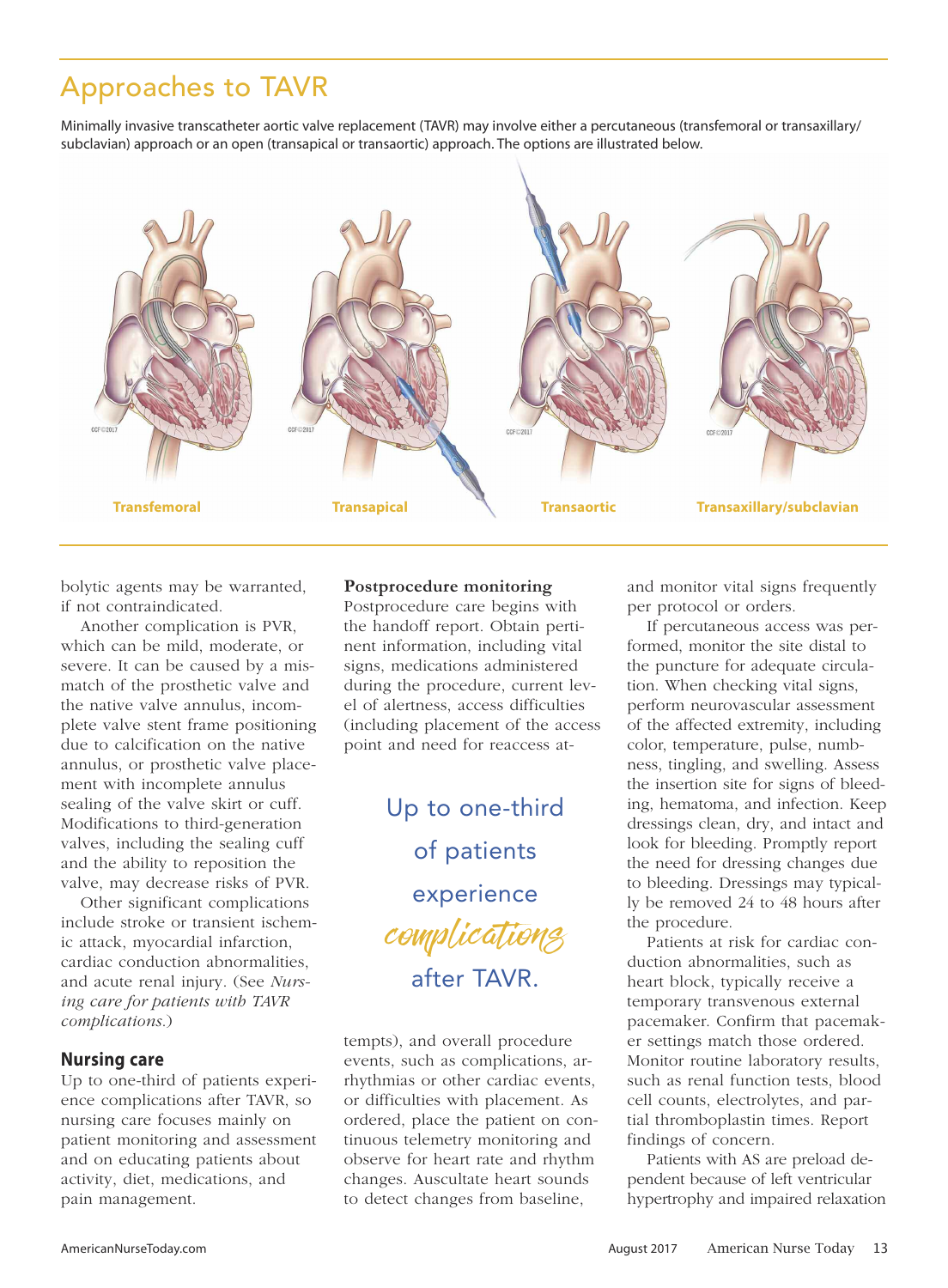# FDA-approved valves for TAVR

The Food and Drug Administration (FDA) has approved two types of valves for transcatheter aortic valve replacement (TAVR).

| <b>Manufacturer</b>           | <b>Edwards Lifesciences</b>                                                                                                                                     | <b>Medtronic</b>                                            |
|-------------------------------|-----------------------------------------------------------------------------------------------------------------------------------------------------------------|-------------------------------------------------------------|
| Valve                         | Edwards SAPIEN XT <sup>®</sup><br>$\bullet$<br>• Edwards SAPIEN 3 <sup>®</sup>                                                                                  | • CoreValve®<br>• CoreValve® Evolut $R^{\circ}$             |
| <b>Type</b>                   | Balloon expandable                                                                                                                                              | Self-expanding                                              |
|                               |                                                                                                                                                                 | CCF (201)                                                   |
| <b>Benefits</b>               | • Lower delivery profile, requiring smaller<br>sheaths (14-20 Fr)<br>• Sealing skirt to reduce PVR                                                              | • Repositionable to maximize positioning and<br>reduce PVR  |
| <b>Risks</b>                  | • Increased risk of annulus rupture<br>• Increased risk of coronary occlusions                                                                                  | • Increased chance patient will need permanent<br>pacemaker |
| <b>Similar endpoints</b>      | Mortality, stroke, repeat hospitalizations, vascular or bleeding events, acute renal injury, impaired<br>valve hemodynamics, and reduced durability performance |                                                             |
| <b>Approved TAVR approach</b> | TF, TA, TAo                                                                                                                                                     | TF, TAx, TAo                                                |

 $PVR =$  paravalvular regurgitation,  $TA =$  transapical,  $TAo =$  transaortic,  $TAx =$  transaxillary/subclavian,  $TF =$  transfemoral

from cardiac remodeling. Carefully monitor fluid balance for incresed preload, which may cause pulmonary congestion, and decreased preload, which may impair cardiac output and reduce perfusion to extremities. Track fluid status through intake and output records, laboratory results, and daily weights.

Additional considerations related to open approaches include a chest tube and surgical incisions. Assess incisions for signs of bleeding or infection and observe chest-tube drainage for increases and bleeding.

If the patient received modified anesthesia or conscious sedation, monitor for tolerance and recovery from sedation.

# **Activity and diet**

After the procedure, patients who had a percutaneous approach typically are placed on 6 hours of bed rest. If the femoral artery was accessed during the procedure, keep the head of the bed elevated 30 degrees or less to minimize bending at the groin and avoid disrupting the closure device at the puncture site.

After bed rest ends, assist the patient with walking as needed to

After the procedure, patients typically are placed on 6 hours of bed rest.

help prevent complications. Check orthostatic vital signs the first time the patient gets out of bed, and assess overall mobility.

Advance the patient's diet as tolerated once bed rest ends. Encour-

age the patient to eat meals out of bed to promote greater activity.

# **Medications and pain management**

When patients are able to eat and drink, expect to resume oral medications to control hypertension or other comorbidities. To reduce thromboembolism risk, providers typically prescribe dual antiplatelet medications. Patients will need to take aspirin (75 to 100 mg/day) for the rest of their lives, along with clopidogrel or prasugrel for varying durations. For example, those with self-expanding valves may be prescribed clopidogrel 75 mg daily for 3 months, whereas those with balloon-expandable valves may need to take it for 6 months. Some patients require antithrombotic therapy for other reasons, such as coronary stents or atrial fibrillation, so therapy duration may be managed according to other guidelines or specifications.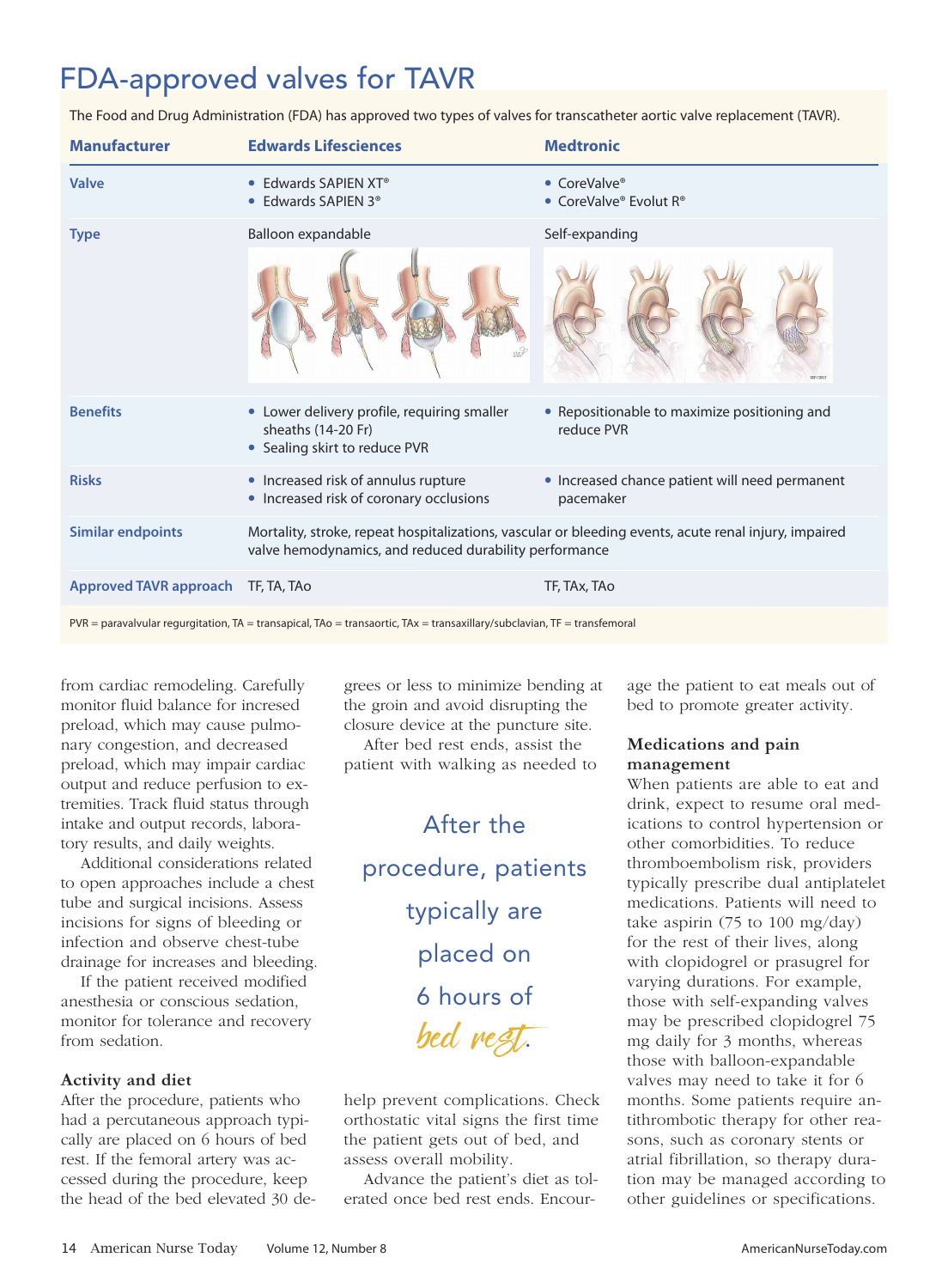# Nursing care for patients with TAVR complications

This chart describes complications of transcatheter aortic valve replacement (TAVR), along with their causes and corresponding nursing interventions.

| <b>Complication</b>                                                 | Cause                                                                                                                                                                                     | <b>Nursing interventions</b>                                                                                                                                                                                                                                                                          |
|---------------------------------------------------------------------|-------------------------------------------------------------------------------------------------------------------------------------------------------------------------------------------|-------------------------------------------------------------------------------------------------------------------------------------------------------------------------------------------------------------------------------------------------------------------------------------------------------|
| <b>Acute kidney injury</b>                                          | • Recent exposure to contrast media<br>· Note: Acute kidney injury is more<br>common in patients with diabetes,<br>preexisting chronic renal disease, or<br>peripheral vascular disease.  | • Monitor fluid balance and urine output.<br>• Maintain adequate hydration.<br>• Monitor preload and afterload.<br>• Prevent hypotension by limiting nothing-by-mouth<br>time, providing fluid replacement, and minimizing<br>bleeding.<br>• Monitor serum creatinine level.                          |
| <b>Cardiac conduction</b><br>abnormalities (such as<br>heart block) | • Damage to cardiac conduction                                                                                                                                                            | • Anticipate placement of external temporary<br>pacemaker and continuous ECG monitoring.<br>• Expect permanent pacemaker placement if<br>abnormalities aren't transient.<br>• Cautiously administer medications that alter heart<br>rate, as ordered.                                                 |
| Paravalvular<br>regurgitation (PVR)                                 | • Mild to moderate to severe regurgitation<br>• Severe calcification of annular ring, which<br>may lead to a poor fit of the prosthetic valve<br>• Sizing of the valve may not match well | • Assess for murmurs and heart-sound changes.<br>• Be aware that PVR is associated with increased<br>mortality of 40% in 2 years in moderate cases of<br>AR and 60% if aortic regurgitation is severe.<br>• Know that valve-in-valve procedure may be<br>performed to correct moderate or severe PVR. |
| <b>Stroke or transient</b><br>ischemic attack                       | • Dislodgment of calcification debris during or<br>after procedure                                                                                                                        | • Monitor for mental-status changes.<br>• Notify rapid response team or provider.<br>• Anticipate imaging and evaluation to guide<br>interventions.                                                                                                                                                   |
| <b>Vascular access</b><br>complications                             | • Vessel injury due to manipulation or<br>deployment systems used during procedure<br>• Embolism from atherosclerotic debris                                                              | • Monitor procedure site and distal limb<br>(if appropriate) for signs of occlusion, hematoma,<br>pseudoaneurysm, and bleeding.<br>• Know that occlusion is a vascular emergency.<br>• Prepare for urgent endovascular or surgical repair<br>or thrombolysis.                                         |

Give pain medication, as ordered. Monitor the patient for tolerance and efficacy, and report concerns to the provider.

# **Safety and patient education**

Throughout the patient's stay, make safety a nursing care priority. Be sure to screen for fall risk and put appropriate interventions in place based on the results. In patients with a central line or urinary catheter, assess the need for using them every day, and obtain an order to remove them as soon as possible. This will help reduce the risk of hospital-acquired infections. To reduce the risk of venous thromboembolism, apply sequential compression devices as ordered and provide appropriate education.

Teach the patient and family about the risk of bleeding caused by antiplatelet or antithrombotic medications. Advise patients to contact their cardiologist if another healthcare provider tells them to stop the medications. Explain that ongoing follow-up will include periodic visits with a cardiologist. Inform them that the American Heart Association/American College of Cardiology recommend antibiotic prophylaxis before certain dental procedures for patients with a prosthetic valve.

# **The future of TAVR**

As the population eligible for TAVR expands and more prosthetic valves are approved, you're likely to encounter more patients who undergo this procedure. By understanding the various TAVR approaches and postprocedure care, you can help ensure the best possible patient outcomes.

Illustrations reprinted with permission, Cleveland Clinic Center for Medical Art & Photography © 2006-2017. All Rights Reserved.

Visit https://www.americannursetoday.com/ ?p=30932 for a list of selected references.

**Kelly Haight isaclinical nursespecialistat the Cleveland Clinic in Cleveland, Ohio.**